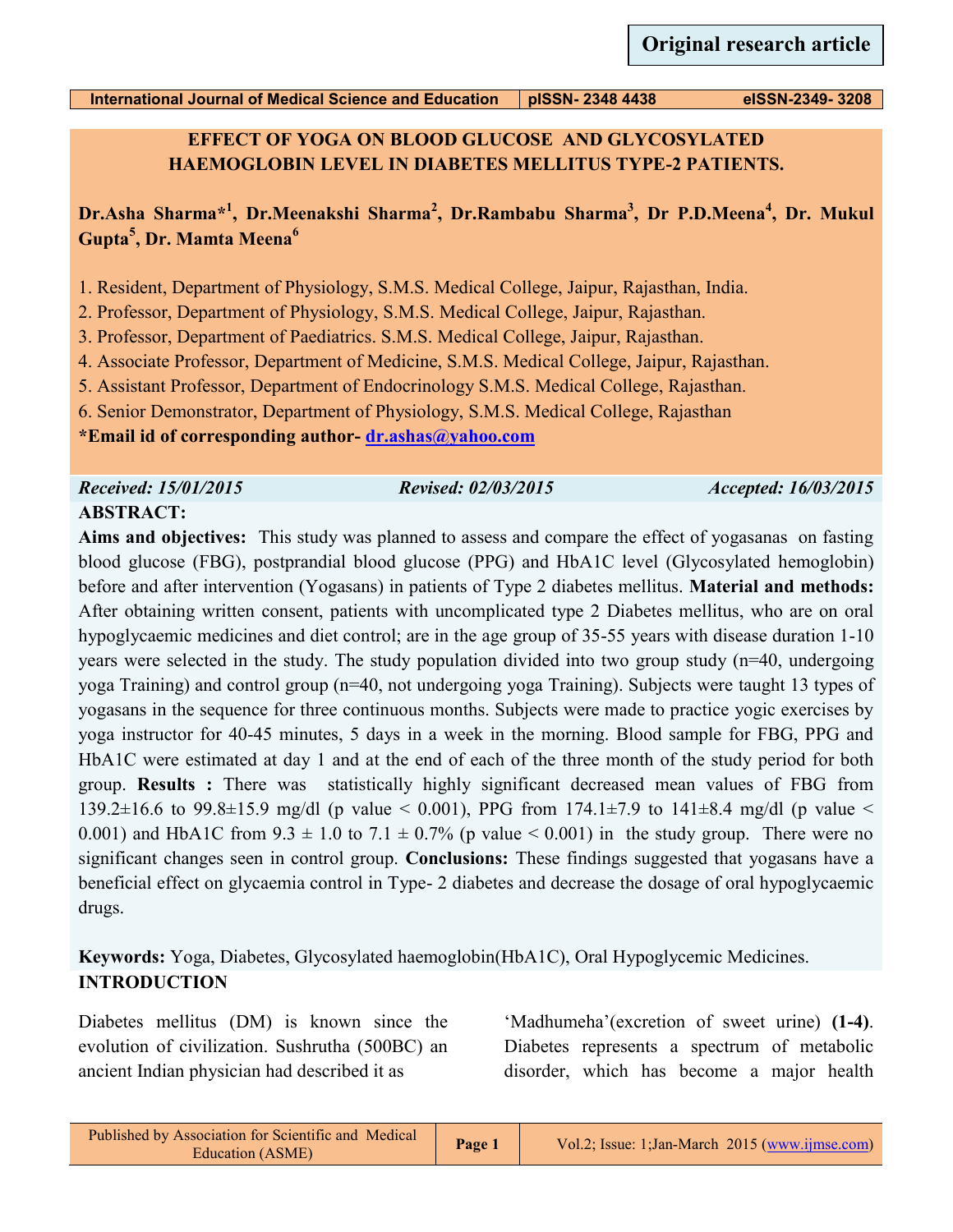challenge worldwide. The unprecedented economic development and rapid urbanization in Asian countries particularly India has led to shift in health problems from communicable to noncommunicable diseases **(5)**. Globally, as of 2010 an estimated 285 million people had diabetes, with type 2 making up about 90% of the cases **(6)**. In 2013, according to International Diabetes Federation, an estimated 381 million people had diabetes **(7).** Its incidence is increasing rapidly, and by 2030, this number is estimated to almost double **(8)**. India has more diabetic patients in the world, so it is called Diabetic capital of the world according to the International Diabetes Foundation **(9).** The incidence of type 2 DM is also increasing with the increase in age, physical inactivity and sedentary life style. Diabetes mellitus is a psychosomatic disorder occurs due to sedentary habits, physical and mental stress and strain **(10)**, which is commonly found is modern man **(11).** Epinephrine released during stress, inhibit insulin secretion and also able to overcome the potent stimulant effect of glucose on β-cell islets **(12)**. Sympathetic nervous system and adrenal medulla act as the mediator of neural induced hyperglycaemia **(13)**. Hypothalamus is also involved in neural induced hyperglycemias and there is rise in circulating catecholamine after stimulation of hypothalamus **(14)**. The diabetes control and complications trial demonstrated that improvement of glycaemic control reduced early and late diabetic complications **(15)**. The maintenance of traditional dietary and living pattern should get high priority in the national health care programme of developing countries.

Yoga comprises of a series of coordinated movements, combined with conscious, full attention on the movement and breathing which results in healthy mind and body **(16)**.Yoga has always been an essential part of life and traditional system of treatment **(17-19)**. The aim of yogic intervention is a relaxation, voluntary breath control and maintenance of certain static body postures. In the present study, subjects were kept on isotypical and more or less isocaloric diet. Yoga training resulted in a better blood glucose control, with a decrease in oral hypoglycaemic medicines.

Meditation is the yogic tranquilliser, natural method to establish harmony and well being throughout the entire system. Yoga is a systemic method of inducing complete mental, physical and emotional relaxation. Relaxation therapy (yogic intervention) might serve to prevent the adverse effects of stress induced sympathetic nervous system activity on the metabolic control of diabetic patients **(10)**.

By various yogic practices over a period of time significant physical, physiological, psychological and endocrinal changes have been reported **(20,21)**.Complication free life for the diabetic patients has been possible through Yoga **(22)**. In present study effect of yogic practices on type-2 diabetes mellitus patients by measuring the parameters like blood glucose, glycosylated haemoglobin is emphasized.

# **MATERIAL AND METHOD**

Present study was Randomized control Interventional Study. The study was conducted on 80 type 2 diabetes mellitus subjects aged 35- 55 years of both sexes who were on diet restriction and oral hypoglycemic drugs. They were randomized in to two groups: control group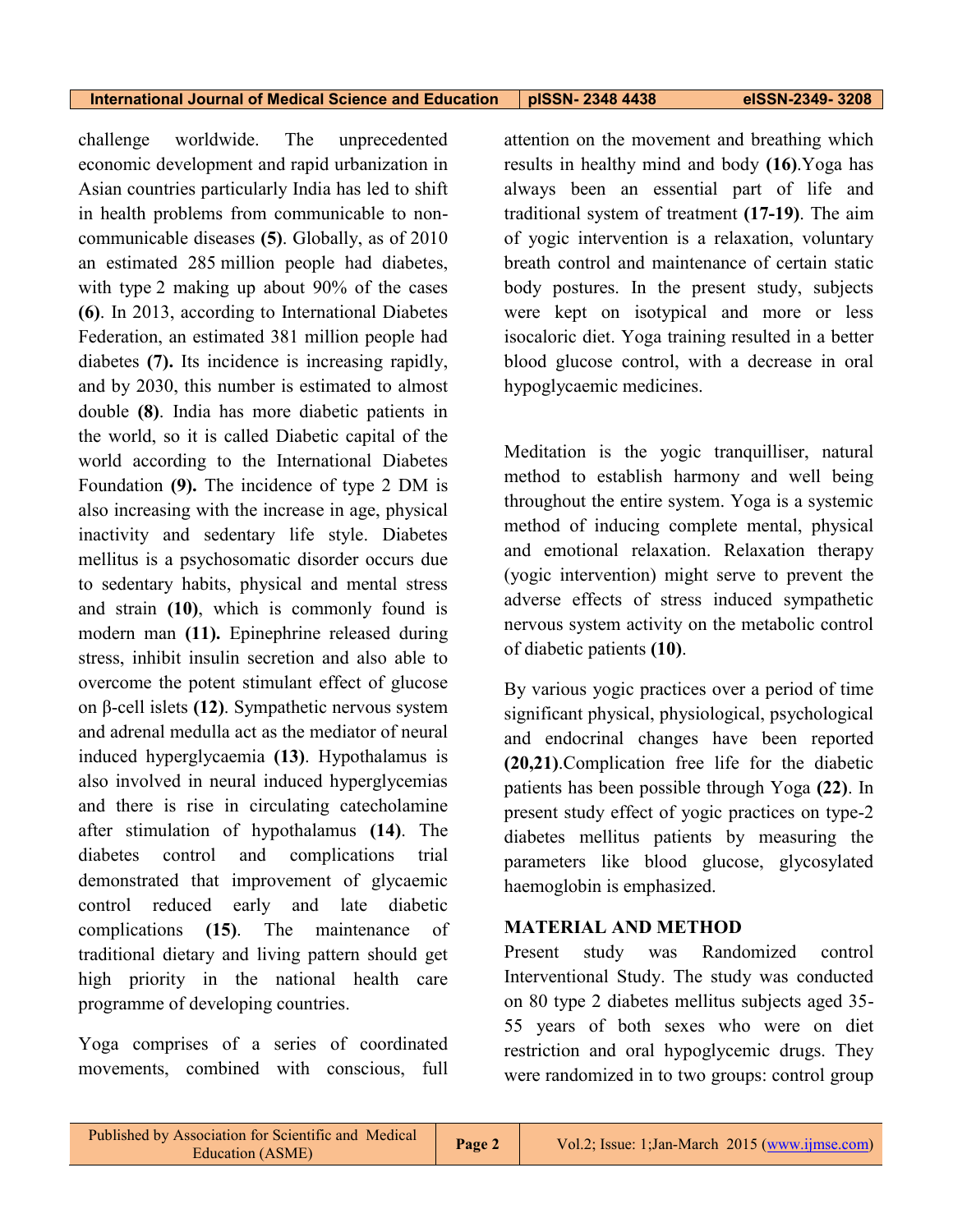not undergoing yoga training (N=40; mean age= 48.65 years) and study group undergoing yoga training (N=40; mean age=47.8 years). Study group and control group were randomly selected from medicine OPD of S.M.S Hospital after obtaining written consent. A 12 week YOGA training was given to the subjects in Department of Physiology, SMS Medical College, Jaipur in the morning for 45 minutes at 8:00 A.M to 9:00 A.M. Subjects were advised to come empty stomach for YOGASANAS. Thirteen specific yogaasanas were taught to study group by trained yoga instructor. Subjects were made to practice yogic exercises for 45-60 minutes for 5 days in a week upto 12 weeks. At the end of each of the three month, both the groups were investigated. Thirteen specific Yoga asana viz. Trikonasana, Tadasana, Sukhasana, Padmasana, Mandukasana, Pranayama, Pashchimottanasana, Ardhmatsyendrasana, Pawanmuktasana, Bhujangasana, Vajrasana, Dhanurasana, and Shavasana and Pranayama were performed by study group, . The control group did not practice any type of yogic intervention.

## **Selection criteria:**

**Inclusion criteria:- for study group and control group –i)** Diagnosed patients suffering from Non insulin dependent type-II diabetes mellitus for last one year or less then 10 years at the time of study**. ii)** Patients age between 35-55 yrs. **iii)** Patients who gave informed written consent. **iv)** Non smokers, Non alcoholic. **v)** Patients on oral hypoglycemic Medicines and diet control.

**Exclusion criteria:– for study group and control group – i)** Diagnosed patients suffering from insulin dependent type-II diabetes patients. **ii)** Patients with any major pulmonary, renal, endocrinal and neurological diseases.iii) History of any diabetic complications. iv) Variation in treatment regimes during study follow-up period of 12 weeks.

# **Parameters Measured**

- The parameters FBG, PPG and HbA1C were measured every month for 12 weeks of study in both groups (study and control). Parameters were measured by independent to observer.
- The pharmacotherapy to both the groups (study & control) were continued and any change in doses was recorded during the study.
- If treatment regime was changed then that subjects were excluded from study.

# **Statistical Analysis:**

# **Outcome variables:**

- 1. Fasting blood glucose level, Post prandial blood glucose level and HbA1C level before & after intervention in the study group.
- 2. Fasting blood glucose level, Post prandial blood glucose level and HbA1C level before & after intervention in Control group.
- 3. Dose variation in treatment if any.

## **Outcome Analysis:**

Unpaired't' test' to find out significance of the difference in mean value of study and control group. Paired't'test to find out significance of the difference in mean value of before and after intervention. Quantitative data were analyzed in the form of mean value with standard deviation.

| Published by Association for Scientific and Medical<br>Page 3<br>Education (ASME) | Vol.2; Issue: 1; Jan-March 2015 (www.ijmse.com) |
|-----------------------------------------------------------------------------------|-------------------------------------------------|
|-----------------------------------------------------------------------------------|-------------------------------------------------|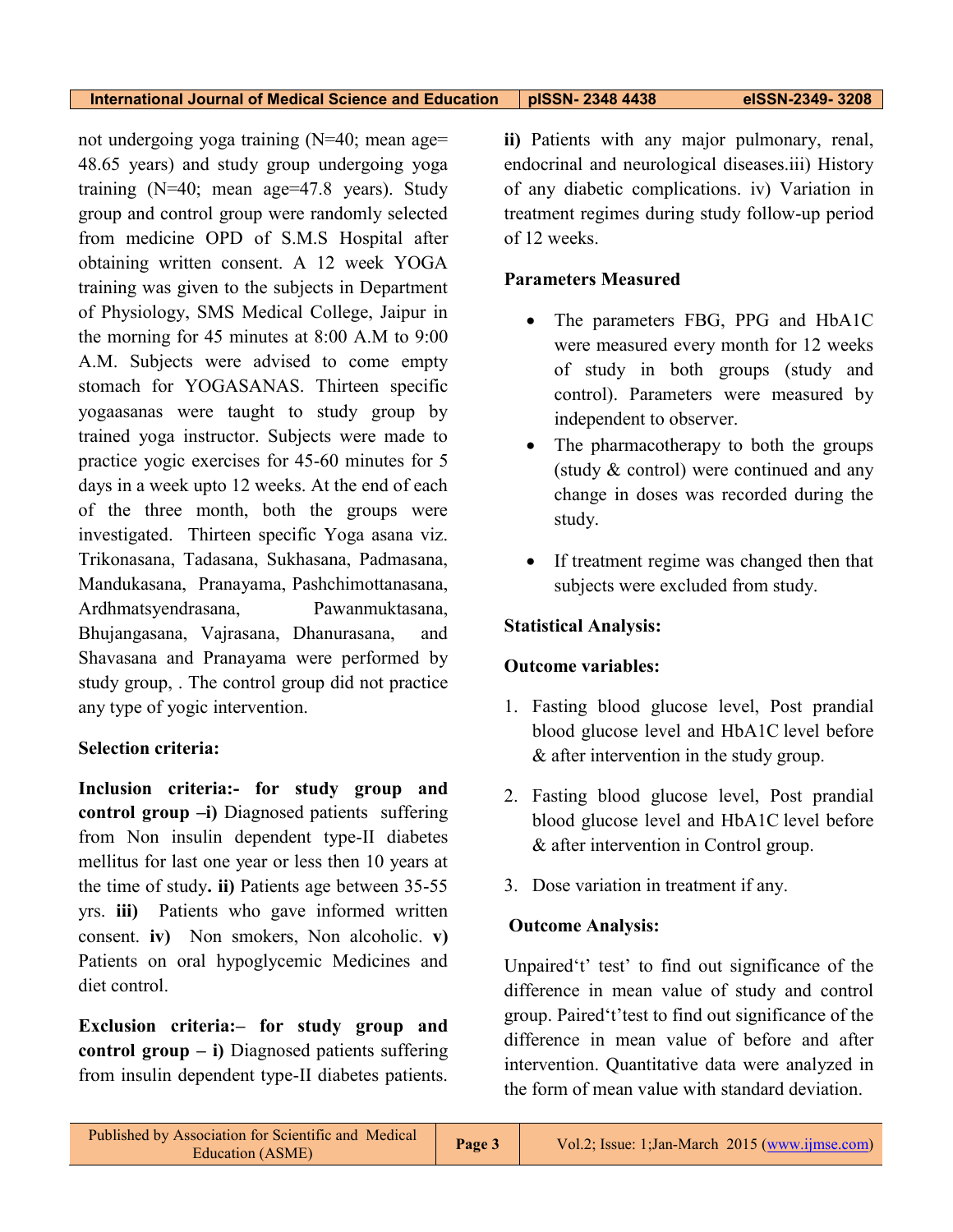| <b>International Journal of Medical Science and Education</b> | pISSN- 2348 443 |
|---------------------------------------------------------------|-----------------|
|---------------------------------------------------------------|-----------------|

Data thus collected were submitted to Microsoft excel 2007 worksheet in the form of master chart and were classified & presented with help of Microsoft excel 2007 worksheet. The data of general characteristics were analyzed paired and unpaired't' test. A p-value of  $\leq$  0.001 was considered highly significant, p-value of  $\leq 0.05$ was considered significant and a p-value of > 0.05 was considered not significant. These data was classified & analysed with the help of Microsoft excel 2007 worksheet.

## **RESULTS**

**Table no.1: Comparison of Fasting Blood Glucose in control and study Group before and after Intervention**

| S.N<br>0. | <b>Time of</b><br>Intervent<br>ion | Contro<br>I<br><b>Group</b> | <b>Study</b><br>Group | $\mathbf{P}$<br>Value<br>LS |
|-----------|------------------------------------|-----------------------------|-----------------------|-----------------------------|
| 1.        | 0 Month                            | $142.7\pm$<br>5.6           | $139.2 \pm 1$<br>6.6  | 0.2057<br><b>NS</b>         |
| 2.        | 1 Month                            | $143.1\pm$<br>5.6           | $134.8 \pm 1$<br>2.6  | < 0.001<br><b>HS</b>        |
| 3.        | 2 Month                            | $144.7+$<br>6.7             | $118.0 \pm 2$<br>2.0  | $\sim 0.001$<br><b>HS</b>   |
| 4.        | 3 Month                            | $144.7\pm$<br>7.7           | $99.8 \pm 15.$<br>9   | < 0.001<br><b>HS</b>        |

Table no 1, 2, 3,and figure no 1,2, 3, show the glycaemic control as well as HbA1c levels of 40 subjects and controls. Mean value of FBG was reduced from 139.2±16.6 to 99.8±15.9 mg/dl, PPG from 185.97±30.62 to 136±21.45 mg/dl and HbA1c from 9.07±1.72 to 7.09±0.89

**Table no. 2: Comparison of Post Prandial Blood Glucose in control and study Group before and after Intervention** 

| S.N<br>0. | <b>Time of</b><br><b>Intervent</b><br>ion | <b>Control</b><br>Group | <b>Study</b><br>Group | P<br>Value<br>LS     |
|-----------|-------------------------------------------|-------------------------|-----------------------|----------------------|
| 1.        | 0 Month                                   | $179.4 \pm 1$<br>1.6    | $174.1\pm$<br>7.9     | 0.0982<br><b>NS</b>  |
| 2.        | 1 Month                                   | $181.1 \pm 1$<br>0.9    | $170.8\pm$<br>9.1     | < 0.001<br><b>HS</b> |
| 3.        | 2 Month                                   | $181.5 \pm 1$<br>0.6    | $162.1\pm$<br>8.3     | < 0.001<br><b>HS</b> |
| 4.        | 3 Month                                   | $184.6 \pm 1$<br>2.6    | $141.7\pm$<br>8.4     | < 0.001<br><b>HS</b> |

**Table no. 3 : Comparison of Glcosylated Haemoglobin in Control and study Group after Intervention**

| S.N<br>0. | <b>Time of</b><br><b>Interventi</b><br><sub>on</sub> | <b>Contro</b><br>ı<br>group | <b>Study</b><br>Grou<br>p | <b>P</b> Value<br>LS             |
|-----------|------------------------------------------------------|-----------------------------|---------------------------|----------------------------------|
| 1.        | 0 Month                                              | $9.6 \pm 1.0$               | $\bf{0}$                  | $9.3 \pm 1.$ 0.1663N<br>S        |
| 2.        | 1 Month                                              | $9.8 \pm 1.3$<br>$\bf{0}$   | $9.2 \pm 0.$<br>9         | < 0.001<br><b>HS</b>             |
| 3.        | 2 Month                                              | $9.8 \pm 1.3$               | 8                         | $7.9 \pm 0.$ <0.001<br><b>HS</b> |
| 4.        | 3 Month                                              | $9.6 \pm 1.3$               | $7.1 \pm 0.$<br>7         | < 0.001<br><b>HS</b>             |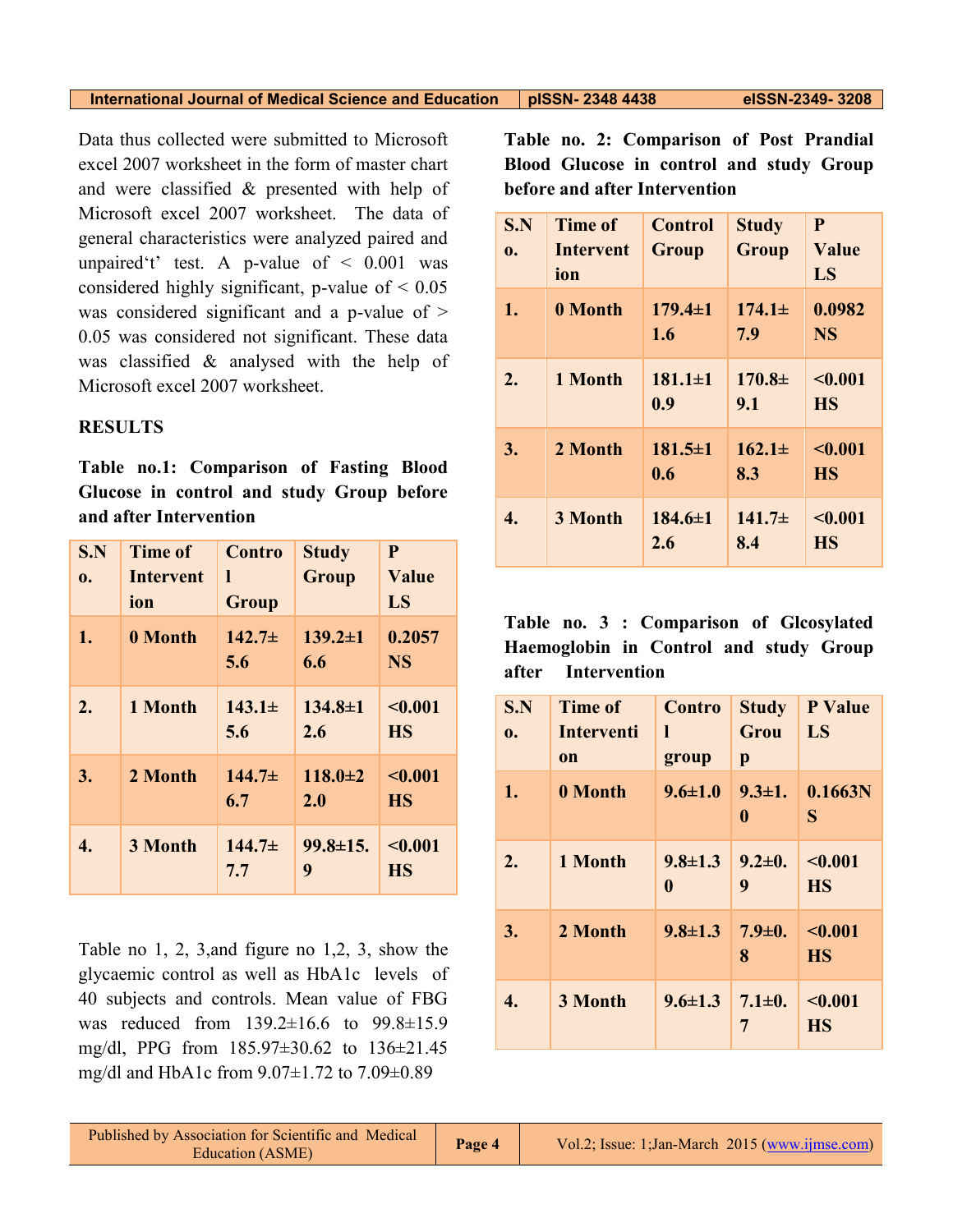**Figure no. 1: show trend of change in mean values of fasting blood glucose in study and control group**



% in study group. All these variables were reduced significantly ( $p < 0.001$ ) in study group as compare to control group. In study group the blood glucose level of 4 subjects dropped below baseline glucose value even with reduced dose of oral hypoglycaemic drug so they were advised to stop the medicine under the supervision of treating physician. In control group there was no significant reduction in blood glucose level.

## **DISCUSSION**

The present study was aimed at studying the effect of practicing yoga in subjects with type -2 DM for 3 months. Following 12 weeks of yogaasanas practice there was highly significant ( $p \leq$ 0.001) reduction in the mean FBG, mean PPBG, mean HbA1C in study group.

**Figure .2: trend of change in mean values of postprandial blood glucose in study and control group**



**Figure 3: Trend of change in HbA1C in mean values of both study and control group**

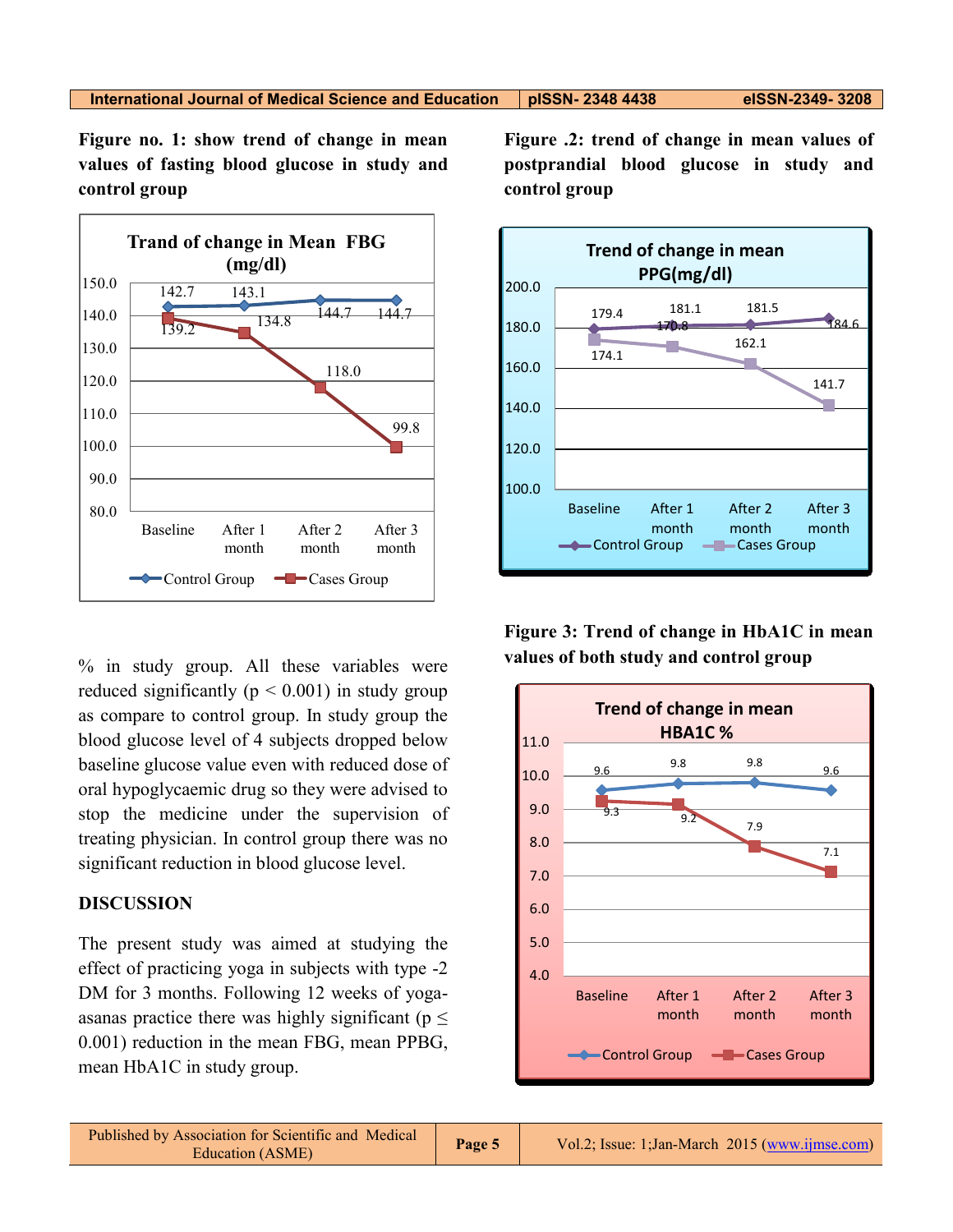Although improvements were seen in some parameters in control group, but none were highly significant. This may be because they were already on medication for more than one year. There was a trend towards highly significant improvement in subjects practicing yoga and taking standard treatment.

In present study there was significant decrease in FBG and PPBG values in those subjects practiced yoga for 3 months. After analysing the results of present study, it can be stated that our findings were consistent with the results of MalhotraV.et al, Singh S. et al, Upadhyay AK.,et al(21,22,23).The exact cause of decrease in the blood glucose level is still unknown.

The possible mechanisms may be 1**)** Direct rejuvenation/ regeneration of beta cells of pancreas due to abdominal stretching during yogic exercise, which may increase utilization and metabolism of glucose in peripheral tissues, liver and adipose tissues through enzymatic process **(20,24,25)**. 2**)** More active practices followed by relaxing ones lead to deeper relaxation than relaxing practices alone, and possibility of neuroplasticity bringing about changes in the hypothalamic- pituitarypancreatic axis **(26)**. 3**)** Muscular relaxation, development and improved blood supply to muscles might enhance insulin receptor expression on muscles causing increased glucose uptake by muscles and thus reducing blood glucose **(27)**.

Amita S, Gordon LA suggested the positive effects of yoga on blood glucose levels that are consistent with the results of present study **(28,29**). The reason of this consistency between

these studies can be explained by the mechanism, that muscle contraction and relaxation in yogic postures during yogic exercises stimulate the pancreas gland, so that the relaxation, deep breathing, bending and twists and turns of the spine where the pancreas is located, directly stimulate pancreatic beta cells, thus performing the asana increases insulin secretion and regulation **(30)**.

Sahay BK et al, reported significant reduction in fasting and post prandial blood glucose within 3 months of yoga exercises in type-2 DM **(31)**.They reported an improvement in insulin sensitivity and decrease in insulin resistance in subjects practicing yoga, while Manjunatha et al studied the effect of four sets of asanas in random order for 5 consecutive days and reported that the performance of asanas leads to an increased sensitivity of the beta cells of pancreas to glucose signals **(32)**. Gore et al selected shavasana and tranquillisation and their results showed that fasting and postprandial blood glucose was significantly decreased after 2-month of yogic treatment **(33)**. Similar mechanism may be responsible for the improvement in blood glucose level of subjects in present study.

 In present study, there was also statistically significant decreased in HbA1C in Type 2 diabetes subjects undergoing 3 months Yoga practice. Similar finding was observed by Sahay BK. **(20)** , Mukherjee A.et al**(34)** , Bijlani RL. et al**(20,34,35)**.

In present study subjects reported a feeling of well being, more relaxed and satisfied, and a sense of relief from anxiety. They were more alert and active which could be due to Yogaasana with its change in posture and controlled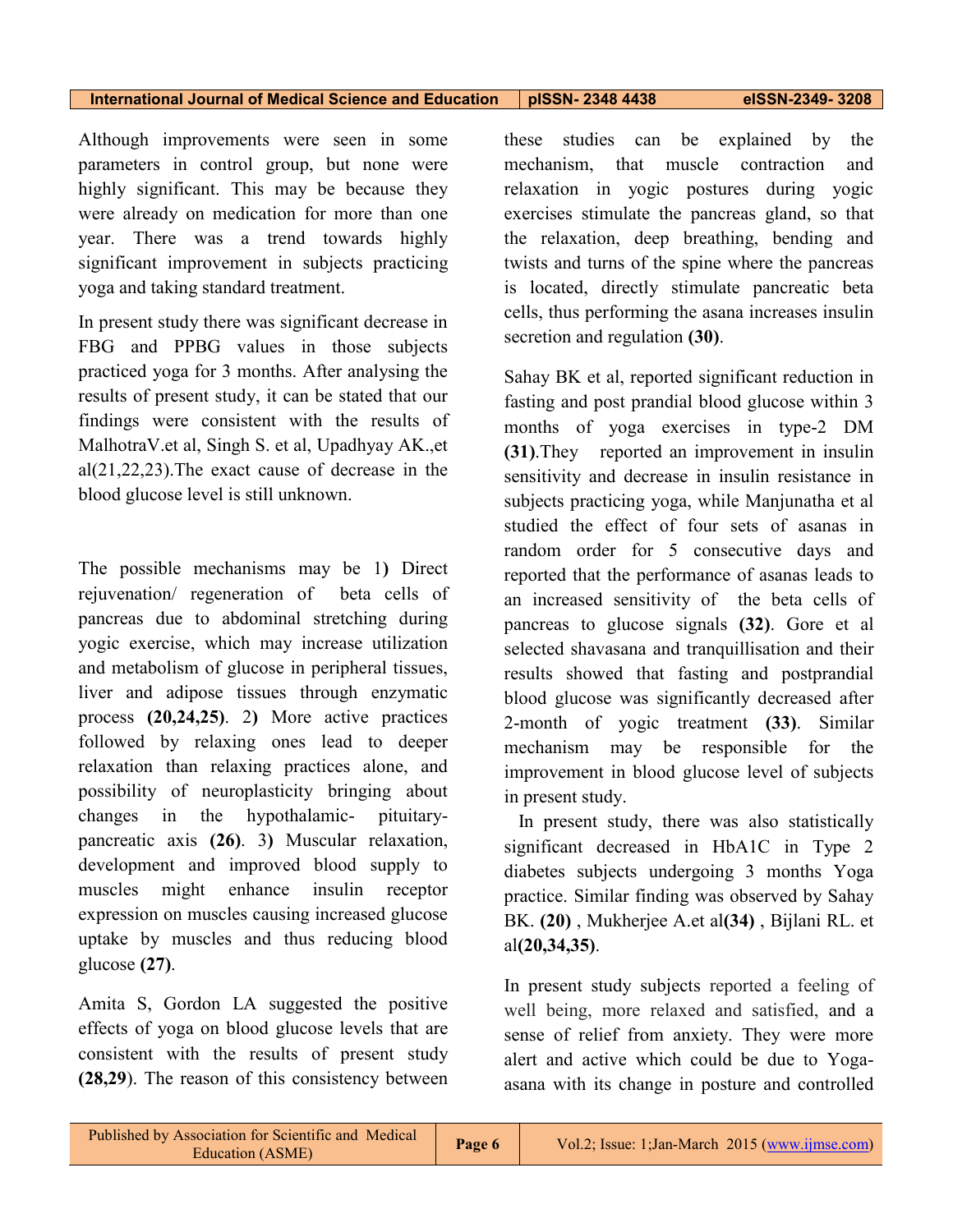breathing in pranayama influences mental status of an individual allaying apprehension, stress and brings about feelings of well being and hormonal balance. Concordant findings were observed by Shirley T**(36)** and Udupa KN **(37)**.

Finally after yogic intervention results of present study suggested that beneficial effects of yogic practices in diabetes mellitus may be due to increase in rate of transport of glucose, increase in release of insulin like substance from muscle into the circulation, decrease in secretion of adrenaline resulting from diminished sympathetic tone leading to inhibition of glycogenolysis, Change in biochemical profile lactate, pyruvate, adrenaline, noradrenaline etc.in antioxidant status. These results consistent with Mukhrjee A. et al **(34)**, Udupu KN.et al**(38)** , Yadav RK.**(39)**, Weiner N **(40)**.

# **REFERENCES -**

- 1. Ramaiya K.L., Swai A.B.M., Mchanty D.G., Alberti, K.G.M.M.. Impaired glucose tolerance and diabetes mellitus in Hindu Indian immigrants in Dar-es- Salaam. Diabetes Med .1991.;8: 731-744.
- 2. Hockaday T.D.. Fibre in the management of diabetes 1. Natural fibre useful as part of total dietary prescription on. Br. Med. J.1990; 300 (6735): 1334-1336.
- 3. Diabetes Control and complication Trial Research Group. Reliability and validity of a diabetes quality-of-life measure for the diabetes control and complication trial (DCCT). Diabetes Care1988; 11: 725-732.
- 4. Dowse G.K., Zimmet P.Z., Garreboo H. et al . Abdominal obesity and physical inactivity as risk factors for NIDDM and

impaired glucose tolerance in Indian, Creale and Chinese Mauriticians. Diabetes Care 1991; 14: 271-282.

- 5. Mohan V., Shanthirani C.S., Deepa R.. Intraurban differences in the prevalence of the metabolic syndrome in southern India. Diabetic Med 2001;18 :280-287.
- 6. *Elseviver,Saunders,Williams textbook of endocrinology* (12th ed.). Philadelphia: 1371–1435.
- 7. ["Simple treatment to curb diabetes".](http://www.thejakartapost.com/bali-daily/2014-01-20/simple-treatment-curb-diabetes.html) January 20, 2014.
- 8. Wild S., Roglic G., Green A., Sicree R., King H., . Global prevalence of diabetes: Estimates for the year 2000 and projections for 2030. Diabetes Care.2004; 27 (5): 1047–53.
- 8. Gale, Jason (November 7, 2010). "India's Diabetes Epidemic Cuts Down Millions Who Escape Poverty". Bloomberg. [http://www.bloomberg.com/news/2010-11-](http://www.bloomberg.com/news/2010-11-07/india-s-deadly-diabetes-scourge-cuts-down-millions-rising-to-middle-class.html) [07/india-s-deadly-diabetes-scourge-cuts](http://www.bloomberg.com/news/2010-11-07/india-s-deadly-diabetes-scourge-cuts-down-millions-rising-to-middle-class.html)[down-millions-rising-to-middle-class.html.](http://www.bloomberg.com/news/2010-11-07/india-s-deadly-diabetes-scourge-cuts-down-millions-rising-to-middle-class.html) Retrieved 8 June 2012.
- 9. Gore M.M. .Yogic treatment of Diabetes. Yoga-Mimamsa 1987;36 :130 -145.
- 10. Gharote M.L. . Yoga and Adaption ,Applied Yoga . Kaivalyadham S.M.Y.M. Samiti-Lonavala ;1<sup>st</sup>ED. 1990: 43-50.
- 11. Wright H.P., Malaisse J.W..Effect of epinephrine, stress and exercise on Insulin secretion in rats. Am. J. Physiology 1968;214:1031-1033.
- 12. Cannon W.B., Mclver M.A., Bliss S.W..Studies on the conditions of activity in endocrine gland.A sympathetic and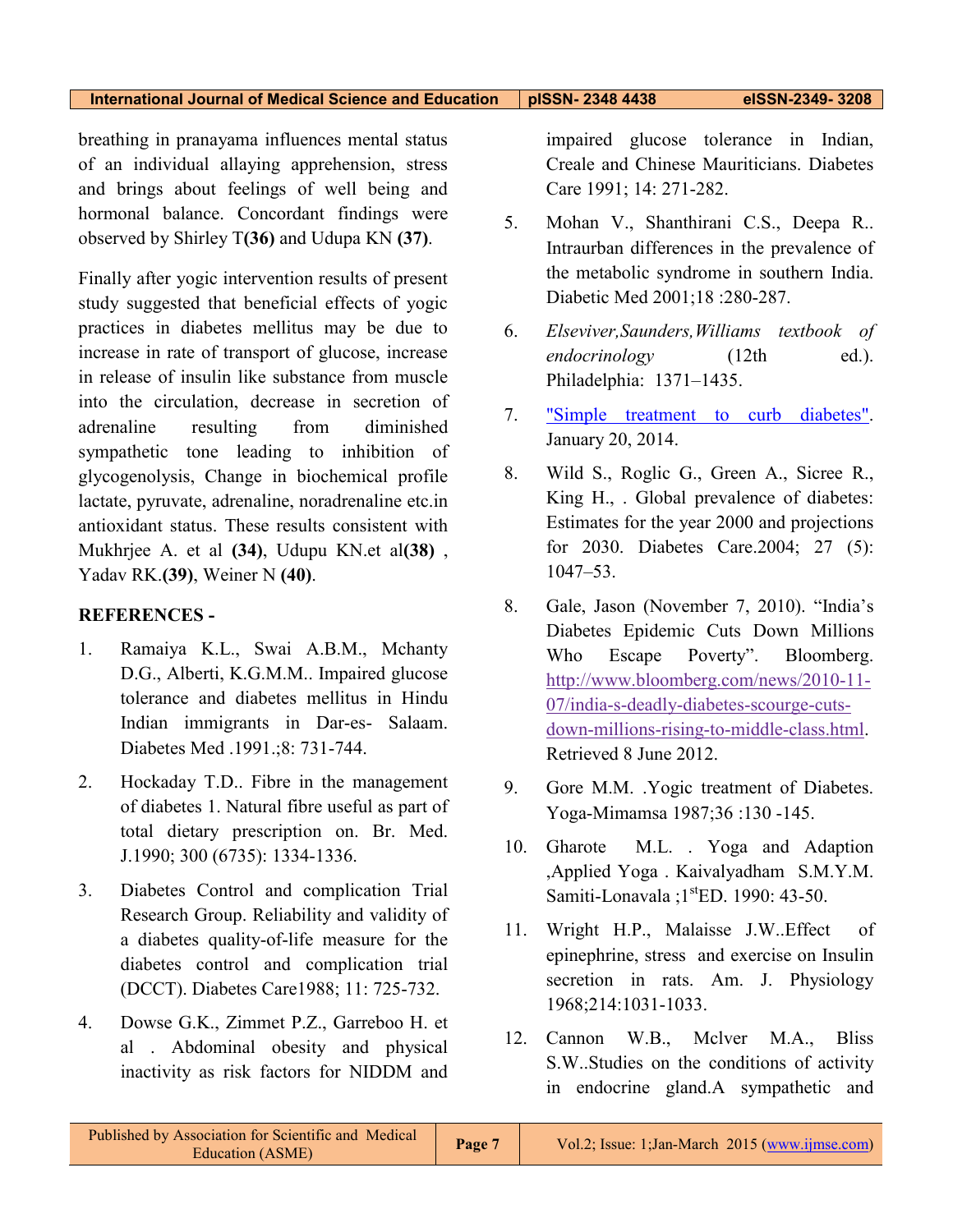adrenal mechanism for mobilizing sugar in hypoglycaemia. Am. J. Physiology 1924;69: 46-66.

- 13. Porte D., Williams R.H.. Inhibition of insulin release by non-epinephrine in men. Science 1966; 152: 1248-1250.
- 14. Gupta T., Bhat M., Mulla A. Effect of Yoga Therapy in diabetes and obesity. J. Diab. Assoc. India. 1978; 28: 75-79.
- 15. Gupta T., Jain. S.C., Sharma R.P. and Manuvaryaji, S. Effects of Yogic practices on glucose tolerance and serum lipids in diabetes (abstract), Indian J. Physiol. Pharmacol. 1979; 23 (suppl. I), 45.
- 16. Alwin C.P.,.Diabetes mellitus. In Harrisons Text Book of Internal medicine. McGrawhill Medical publishing division  $2005;16^{th}$ Ed.: 2152-2153.
- 17. Sivananda S.,. Hatha yoga: basic and advanced training translate by mosavi Nasab J. Tehran faravan 2009;(12) :  $43-45$ .
- 18. Wadhwani, R. and Bose, S.Serum lipoproteins and blood sugar levels of person engaged in exercise and yoga (A comparison) (Abstract). Indian J. Physiol. Pharmacol. 1991; 35 (suppl), 36.
- 19. Bradshaw, C., Eccles, M.P. and Choi, H.Y. Can genera1 practioner assess diabetic controi? Can anybody do any better? Diabet. Med. 1991; 8, 543-546.
- 20. Patel C., Randomised control trial of yoga and biofeedback in management of hypertension. The Lancet, 1975; 19, 93-95.
- 21. Dang K.K., Sahay B.K.. Yoga and Meditation. Medicine update; 1999; 9(1); chapters 57 and 58: 502-512.
- 22. Malhotra V., Singh S., Singh K.P., Madhu S.V., Gupta P., Tandon O.P.,. Effects of yoga asanas and pranayama in non-insulin Dependent diabetes mellitus. *Indian journal of traditional knowledge.* 2004*; 3(92):* 162-167.
- 23. Singh S., Kyizom T., Singh K.P.,Tandon O.P., Madhu S.V. Influence of pranayamas and yoga-asanas on serum insulin, blood glucose and lipid profile in type 2 diabetes. Indian Journal of Clinical Biochemistry2008; 23 (4): 365-368.
- 24. Upadhyay A.K., Balkrishna A., Upadhyay R.T.. Effect of Pranayama (Voluntary Regulated Yoga Breathing) and Yogasana (Yoga Postures) in Diabetes Mellitus (DM): A Scientific Review. Journal of Complementary and Integrative Medicine. 2008;5 (1); Review Articles.
- 25. Sahay B.K., Murthy K.J.R. Long term follow up studies on effect of yoga in diabetes. Diab Res Clin Pract1988;5(1) S655.
- 26. Sahay B.K.. Yoga and Diabetes In Proceedings of Novo Nordisc. Diabetes update. Ed. 1994; 159-167.
- 27. www.yogajournal.com/for\_teachers/2016...
- 28. www.yogapoint.com/therapy/diabetesyogaht.
- 29. Gordon L.A., Morrison E.Y., McGrowder D.A.,Young R.,Fraser Y.T.P.,Zamora E.M.,Irving R.R.,Lindo R.L.A.,. Effect of exercise therapy on lipid profile and